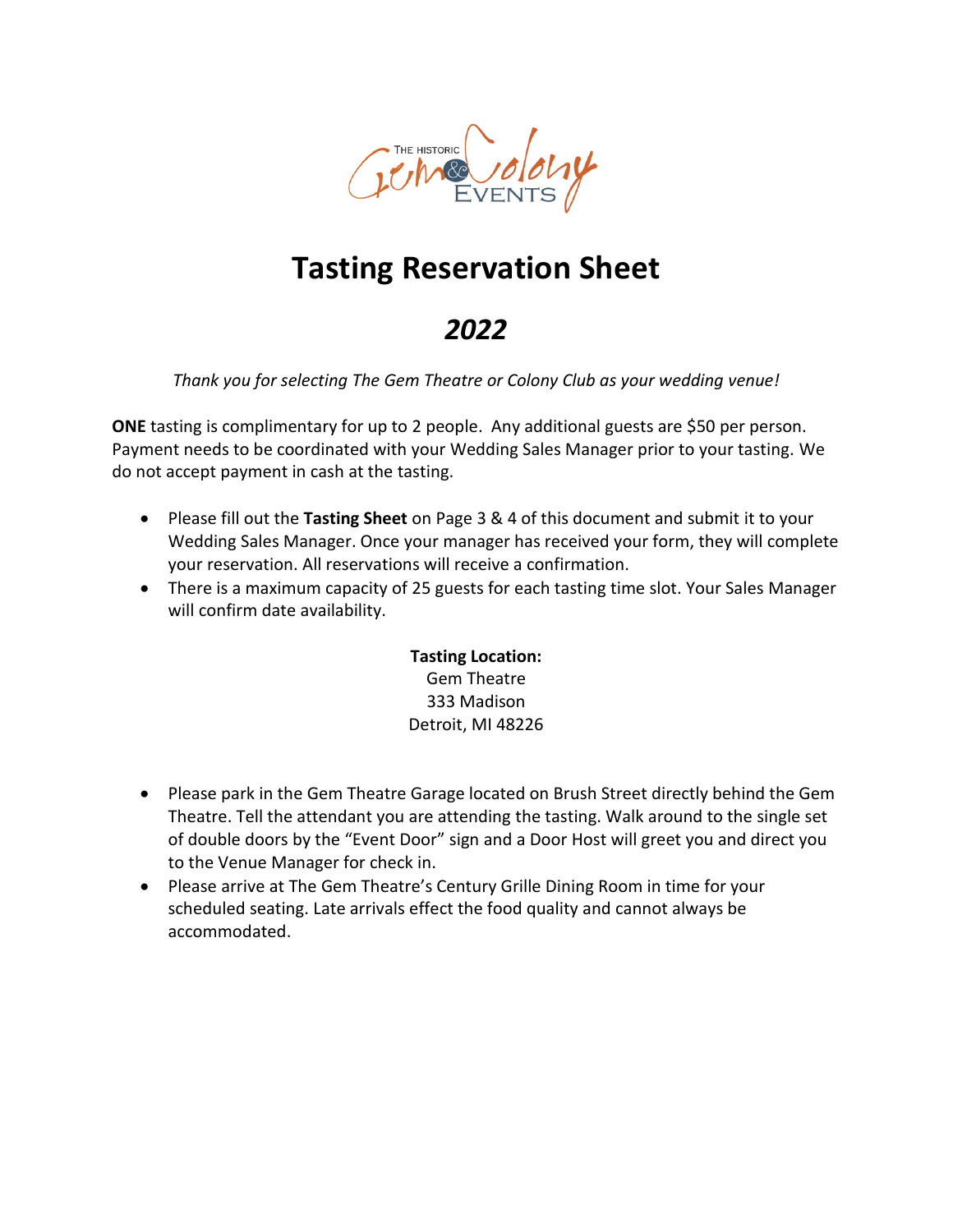### **2022 Tasting Dates & Times:**

- Wednesday, May 25<sup>th</sup>
	- o 4:00pm
	- $\circ$  5:30pm FULL
	- o 7:00pm FULL
- Wednesday, June  $29<sup>th</sup>$ 
	- o 4:00pm
	- o 5:30pm
	- o 7:00pm
- Wednesday, July 20<sup>th</sup>
	- o 4:00pm
	- o 5:30pm
	- o 7:00pm
- Wednesday, August  $17<sup>th</sup>$ 
	- o 4:00pm
	- o 5:30pm
	- o 7:00pm
- Wednesday, September 7<sup>th</sup>
	- o 4:00pm
	- o 5:30pm
	- o 7:00pm
- Wednesday, October 12<sup>th</sup>
	- o 4:00pm
	- o 5:30pm
	- o 7:00pm
- Wednesday, November 16<sup>th</sup>
	- o 4:00pm
	- o 5:30pm
	- o 7:00pm
- Wednesday, December 21st
	- o 4:00pm
	- o 5:30pm
	- o 7:00pm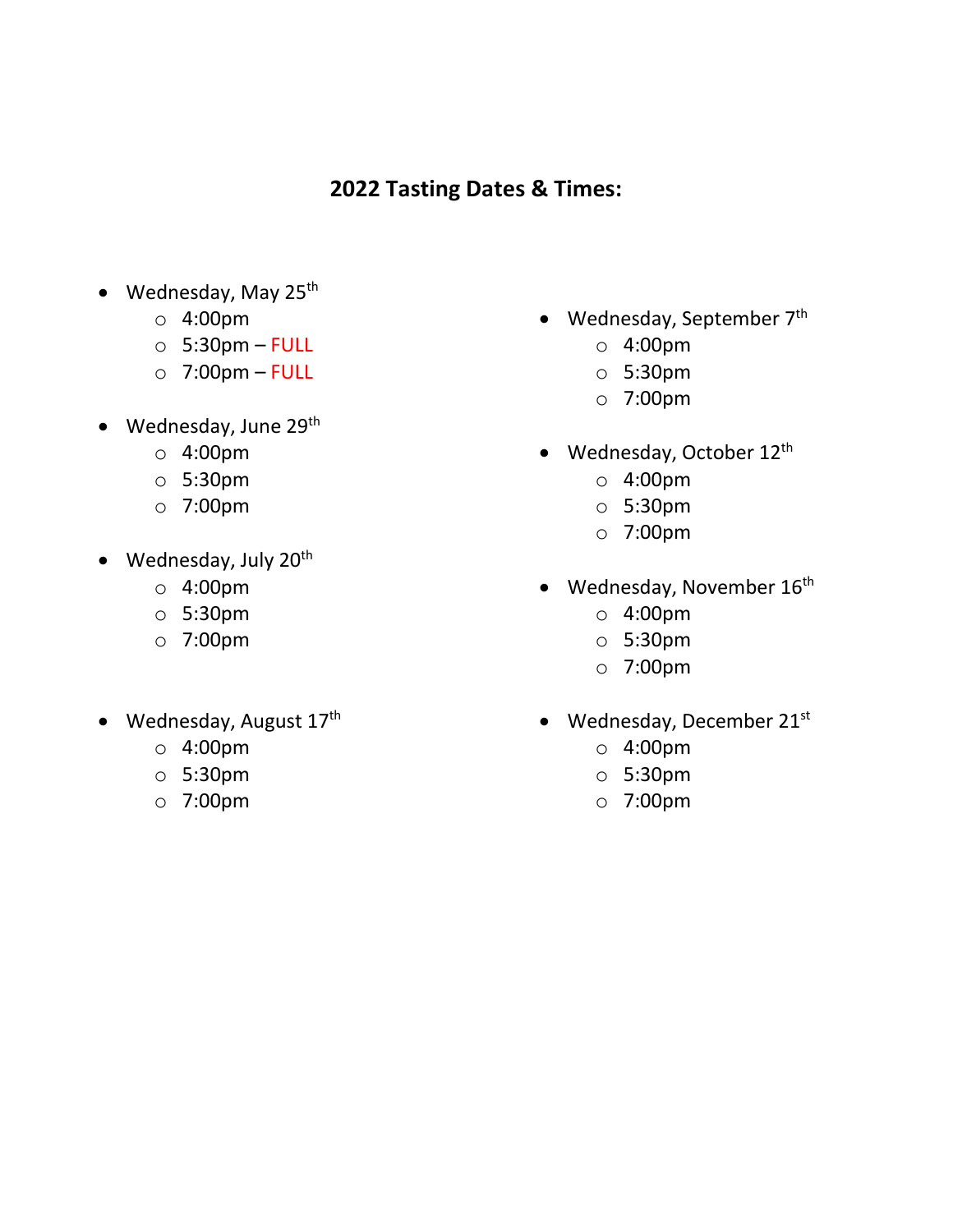## **Tasting Reservation Sheet**

### Gem Theatre & Colony Club

| <b>Wedding Date:</b>           | <b>Venue: Gem or Colony</b> |
|--------------------------------|-----------------------------|
|                                |                             |
| <b>Bride/Groom's Name:</b>     | Cell:                       |
|                                |                             |
| <b>Bride/Groom's Name:</b>     | Cell:                       |
|                                |                             |
| <b>Tasting Date:</b>           | <b>Tasting Time:</b>        |
|                                |                             |
| # of Guests Attending Tasting: | Package: Madison or Grand   |

#### *You cannot select Entrees from a Package you have not contracted.*

| <b>Madison Package</b>                                                                                                                    | <b>Grand Package</b>                                                                                        |
|-------------------------------------------------------------------------------------------------------------------------------------------|-------------------------------------------------------------------------------------------------------------|
| Please Circle (3) entrées to taste.                                                                                                       | Please Circle (4) entrées to taste.                                                                         |
| <b>Chicken Entrée Selections</b>                                                                                                          | <b>Chicken Entrée Selections:</b>                                                                           |
| San Remo Chicken Chicken breast stuffed with Prosciutto,                                                                                  | All entrees served with whipped potatoes (GF).                                                              |
| provolone and Sage served in a Riesling honey sauce paired with                                                                           | San Remo Chicken Chicken breast stuffed with Prosciutto,                                                    |
| alfredo linguini.                                                                                                                         | provolone and Sage served in a Riesling honey sauce.                                                        |
| Autumn Chicken Lightly breaded chicken breast stuffed with                                                                                | Autumn Chicken Lightly breaded chicken breast stuffed with                                                  |
| Fontina cheese, Fuji Apple, and Cranberry served in a white wine                                                                          | Fontina cheese, Fuji Apple, and Cranberry served in a white wine                                            |
| sauce paired with chicken risotto.                                                                                                        | sauce.                                                                                                      |
| Lombardy Chicken Lightly breaded chicken breast stuffed with wild                                                                         | Lombardy Chicken Lightly breaded chicken breast stuffed with wild                                           |
| mushrooms and Mozzarella cheese served in a light lemon cream                                                                             | mushrooms and Mozzarella cheese served in a light lemon cream                                               |
| sauce paired with herb linguini.                                                                                                          | sauce.                                                                                                      |
| Herb Roasted Chicken Marinated with balsamic vinegar, Dijon,                                                                              | Herb Roasted Chicken Marinated with balsamic vinegar, Dijon,                                                |
| honey, lemon and garlic, pan seared and topped with herbed                                                                                | honey, lemon and garlic, pan seared and topped with herbed                                                  |
| chicken broth (GF), paired with mashed potatoes.                                                                                          | chicken broth (GF).                                                                                         |
| Chicken Piccata Lightly breaded chicken breast sautéed with butter,                                                                       | Chicken Piccata Lightly breaded chicken breast sautéed with butter,                                         |
| lemon, broth with artichokes, capers and lemon paired with mashed                                                                         | lemon, broth with artichokes, capers, and lemon.                                                            |
| potatoes.<br>Salmon Filet Roasted salmon served with capered Champagne<br>sauce paired with rice pilaf.                                   | Salmon Filet Roasted salmon served with capered Champagne<br>Sauce.                                         |
| Swordfish Steak Rubbed with herb and spices, Char grilled and<br>topped with a zesty mango pineapple salsa paired with rice pilaf<br>(GF) | Swordfish Steak Rubbed with herb and spices, Char grilled and<br>topped with a zesty mango pineapple salsa. |
| Chef's Signature New York Strip Steak                                                                                                     | Jumbo Shrimp Scampi in light lemon butter.                                                                  |
| Served in a brandied demi-glace topped with frizzled onions,                                                                              | Chef's Signature Century Crab Cakes (2) topped with Chipotle                                                |
| whipped potatoes, and Chef's selection of fresh vegetable                                                                                 | sauce.                                                                                                      |
| Filet Mignon A char-grilled filet topped with a demi-glace                                                                                | Filet Mignon A char-grilled filet topped with a demi-glace                                                  |
| mushroom sauce paired with whipped potatoes (GF).                                                                                         | mushroom sauce (GF).                                                                                        |
| Vegetarian Eggplant Napoleon Lightly breaded rounds of eggplant                                                                           | Vegetarian Eggplant Napoleon Lightly breaded rounds of eggplant                                             |
| layered with roasted zucchini, yellow squash, roasted red pepper                                                                          | layered with roasted zucchini, yellow squash, roasted red pepper                                            |
| and sautéed spinach topped with a roasted tomato sauce and                                                                                | and sautéed spinach topped with a roasted tomato sauce and                                                  |
| shaved Parmesan cheese, served with linguini                                                                                              | shaved Parmesan cheese, served with linguini                                                                |
| Vegan Avocado Penne Pasta - chic pea penne pasta, cherry                                                                                  | Vegan Avocado Penne Pasta - chic pea penne pasta, cherry                                                    |
| tomatoes, basil, garlic in an avocado sauce topped with a seared                                                                          | tomatoes, basil, garlic in an avocado sauce topped with a seared                                            |
| Tofu (GF)                                                                                                                                 | Tofu (GF)                                                                                                   |